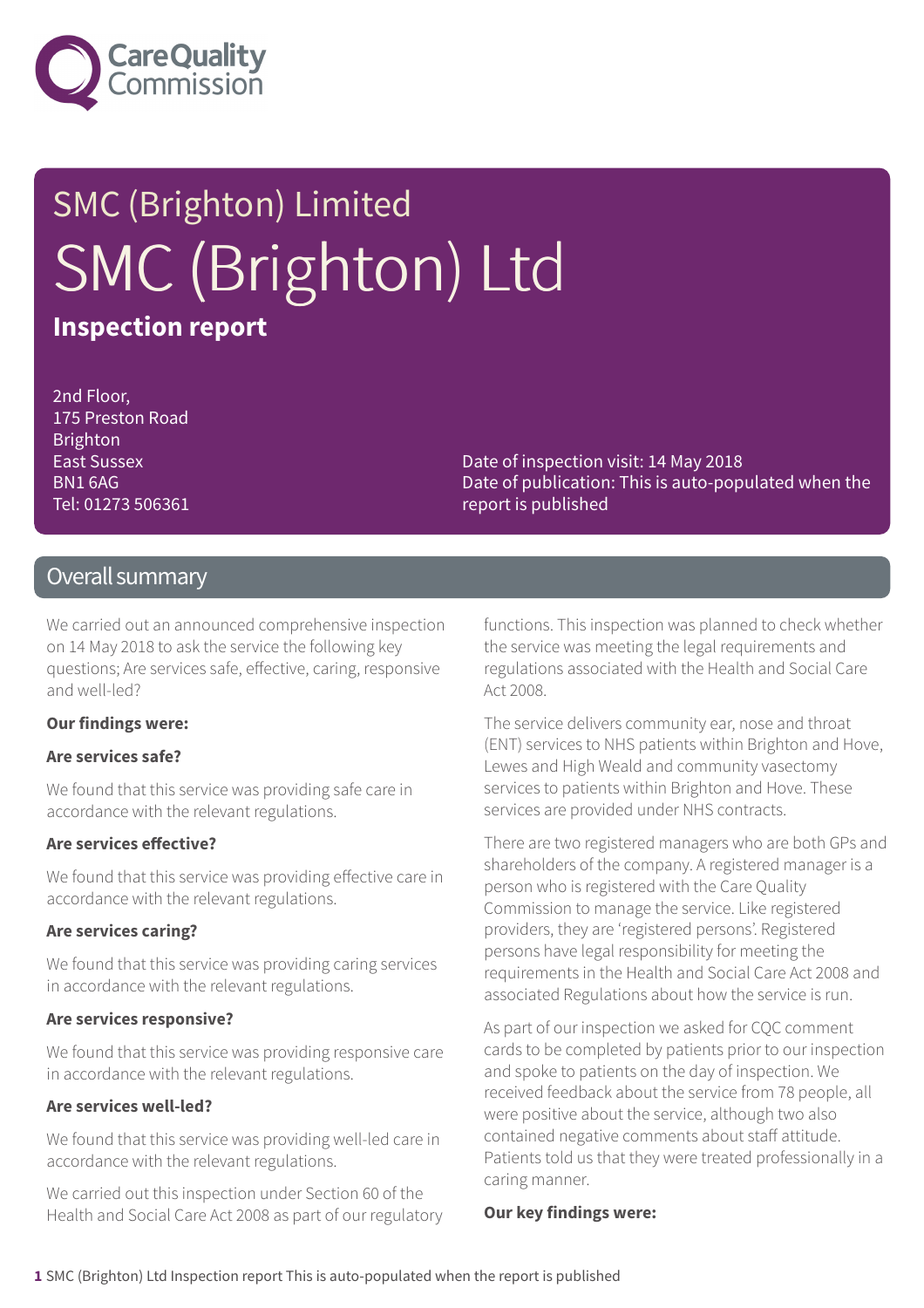### Summary of findings

- The service routinely reviewed the effectiveness and appropriateness of the care they provided. They ensured that care and treatment was delivered according to evidence- based guidelines.
- Staff involved and treated patients with compassion, kindness, dignity and respect.
- There was a strong focus on continuous learning and improvement at all levels of the organisation.
- The service had clear systems to manage risk so that safety incidents were less likely to happen. When incidents did happen, the service learned from them and improved their processes.

There were areas where the provider could make improvements and should

- Review and improve how patient safety alerts are recorded.
- Review and improve recording of staff immunisation status.
- Review and improve the recording of decisions where actions identified in risk assessments are postponed.
- Review the frequency that clinical governance information is disseminated to staff, including contract staff.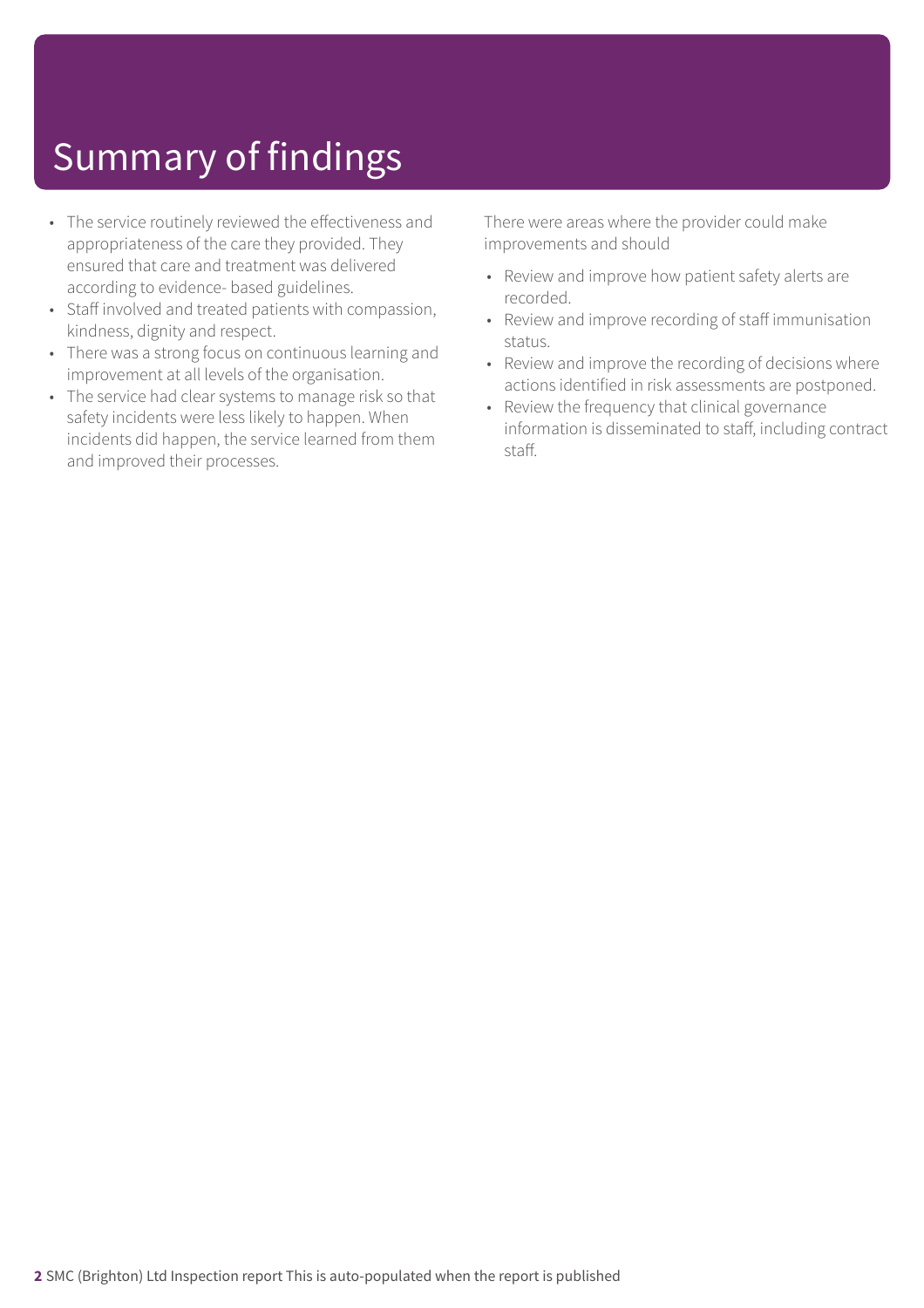#### The five questions we ask about services and what we found

We always ask the following five questions of services.

#### **Are services safe?**

We found that this service was providing safe care in accordance with the relevant regulations.

The service had safe systems, processes and risk assessments in place to keep staff and patients safe. Staff had the information they needed to provide safe care and treatment and shared information as appropriate with other services. The service had a good track record of safety and had a learning culture, using safety incidents as an opportunity for learning and improvement.

#### **Are services effective?**

We found that this service was providing effective care in accordance with the relevant regulations.

The service provided care and treatment in line with research based guidelines, and had systems in place to ensure that all staff had the skills and knowledge to deliver care and treatment. Information to plan and deliver care and treatment was available to appropriate staff. Consent was recorded prior to treatment, and the service routinely monitored performance.

#### **Are services caring?**

We found that this service was providing caring services in accordance with the relevant regulations.

The service treated patients courteously and ensured that their dignity was respected. The service involved patients fully in decisions about their care and provided all information prior to the start of treatment.

#### **Are services responsive to people's needs?**

We found that this service was providing responsive care in accordance with the relevant regulations.

The service actively monitored complaints, compliments and suggestions to ensure that the services offered and appointment times met the needs of their patients.

#### **Are services well-led?**

We found that this service was providing well-led care in accordance with the relevant regulations.

The provider had a clear vision and strategy for the service and the service leaders had the knowledge, experience and skills to deliver high quality care and treatment. The service had systems and processes in place to identify and manage risks and to support good governance. The service actively engaged with staff and patients to support improvement and had a culture of learning.

We found that improvements should be made relating to the governance arrangements. This was because the recording of mitigating risk where identified actions were postponed, staff immunity status, patient safety alerts and the dissemination of clinical governance information could be improved.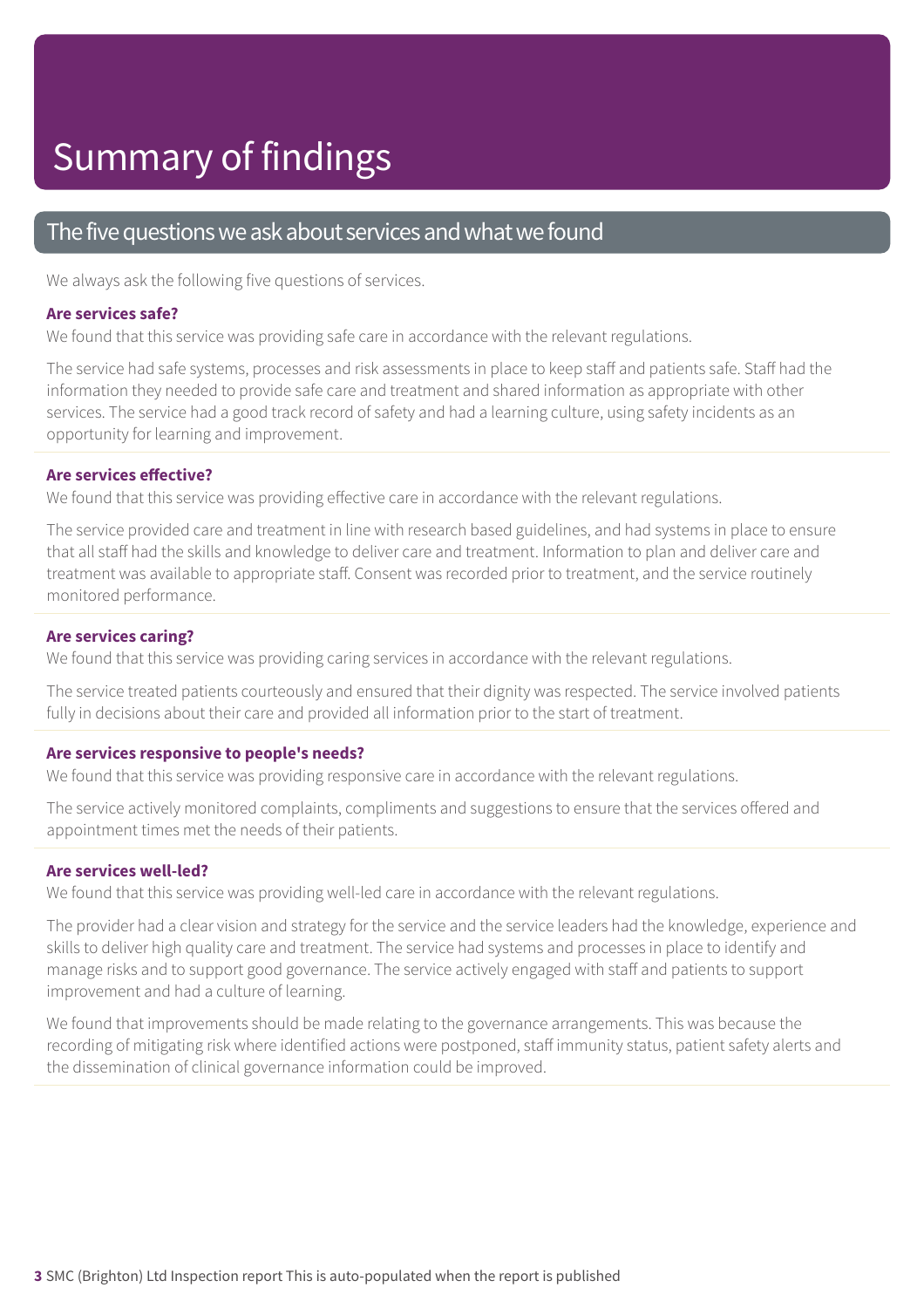

# SMC (Brighton) Ltd **Detailed findings**

### Background to this inspection

SMC (Brighton) Ltd is run by SMC (Brighton) Limited, who also run a large NHS GP practice located in the same building. SMC (Brighton) Ltd provide community ear, nose and throat (ENT) and vasectomy services to NHS patients within Brighton and Hove. ENT services are also provided to NHS patients from Lewes and High Weald.

There are two GP partners who are clinical leads (one male, one female), one GP partner with a specialist interest in vasectomy, three contract GPs with a specialist interest in ENT, a contract ENT associate specialist and a contract specialist vasectomy consultant. SMC (Brighton) Ltd is supported by one nurse, one health care assistant, a practice business manager and one dedicated administrator. Other reception and administration support is provided by staff from the GP practice. All staff work part time within the service, and are shared with the GP practice run by the provider, except for the contract staff.

Patients can access the service by telephone between 8am and 6:30pm Monday to Friday. ENT clinics are run weekly, with some evening appointments and vasectomy clinics are run monthly. Additional clinics are provided when demand is high for services.

The service is provided from the ground and second floor of a converted office building in the city of Brighton with wheelchair access. The service has a minor surgery suite, two ENT treatment rooms and administrative areas. The building is shared with other healthcare providers including another GP practice and a pharmacy.

Services are provided from

2nd Floor, 175 Preston Road

Brighton

East Sussex

BN1 6AG

The provider is registered with the Care Quality Commission to provide the following regulated activities: Treatment of disease, disorder or injury and Surgical procedures.

Prior to the inspection we gathered and reviewed information from the provider. During our visit we:

- Spoke with a range of staff, including GPs, a specialist consultant, nurses, a health care assistant, the practice business manager and administrative and reception staff.
- Observed how patients were being cared for in the reception area.
- Reviewed comment cards where patients and members of the public shared their views and experiences of the service.
- Looked at information the service used to deliver care.
- Reviewed documents relating to the service.

To get to the heart of patients' experiences of care and treatment, we always ask the following five questions:

- Is it safe?
- Is it effective?
- Is it caring?
- Is it responsive to people's needs?
- Is it well-led?

These questions therefore formed the framework for the areas we looked at during the inspection.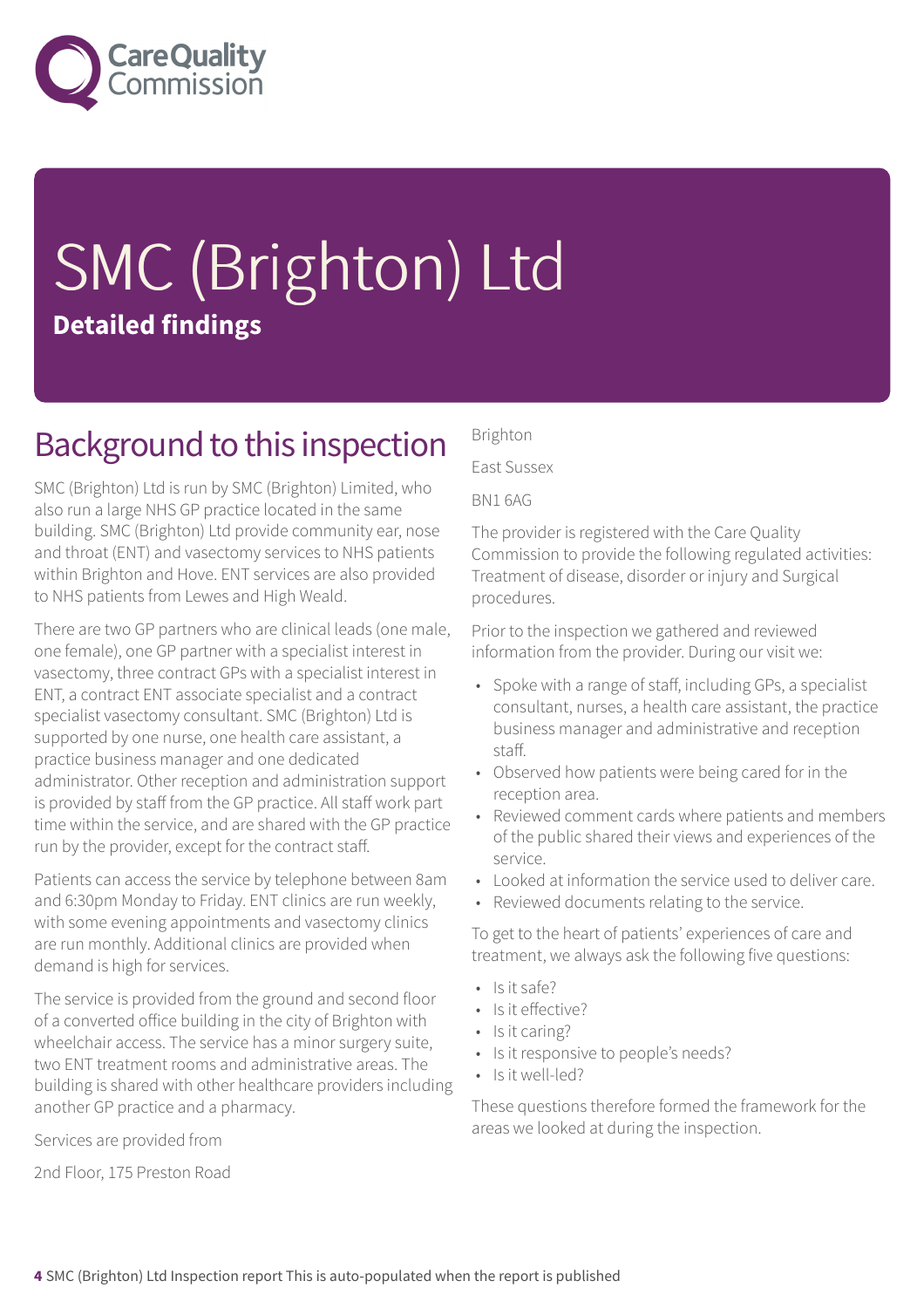### Are services safe?

### **Our findings**

We found that this service was providing safe services in accordance with the relevant regulations.

#### **Safety systems and processes**

The clinic had clear systems to keep clients safe and safeguarded from abuse.

- The provider had policies in place for safeguarding children and vulnerable adults. Nursing staff had received some training in safeguarding but the provider was unable to demonstrate that this was to an appropriate level in relation to protecting children and vulnerable adults. There was a nominated safeguarding lead within the service. There was clear contact information accessible to staff for local child and adult support teams. Staff demonstrated an understanding of how to identify and raise a safeguarding concern.
- We saw evidence that recruitment checks had been carried out prior to employment including proof of identity and a full employment history. The clinic carried out staff checks, including checks of professional registration where relevant. Disclosure and Barring Service (DBS) checks were undertaken. (DBS checks identify whether a person has a criminal record or is on an official list of people barred from working in roles where they may have contact with children or adults who may be vulnerable).
- There were clear systems to manage infection prevention and control. One of the registered nurses was the infection control lead. An infection control audit had been carried out however, the action plan did not clearly demonstrate how the risk identified by one postponed action had been mitigated. The service recorded the immunity status of clinical staff for hepatitis B and influenza but we found that the service was not recording staff immunity status for diseases such as measles, chicken pox and rubella. The service told us that they were planning to complete a register of immunity status for all staff at the end of this month.
- The clinic ensured that equipment was safe and maintained according to manufacturers' instructions. Electrical and clinical equipment had been tested within the past year.

• There were systems for safely managing healthcare waste. Clinical waste bins within clinic rooms had been clearly labelled. Sharps containers were available in each clinic room. These were labelled, dated and signed as required.

#### **Risks to patients**

- There were systems to assess, monitor and manage risks to patient safety. Health and safety risk assessments which affected the whole building were carried out a building level, including premises, fire safety and Legionella. (Legionella is a term for a particular bacterium which can contaminate water systems in buildings).
- All staff received basic life support training and there were emergency medicines available in the treatment room.
- The service had defibrillators and oxygen with adult and children's masks available on both floors that services were provided from in the premises. A first aid kit and accident book were available.
- Emergency medicines were easily accessible to staff in a secure area of the Service and all staff knew of their location. All the medicines we checked were in date and stored securely.
- The provider had a comprehensive business continuity plan for major incidents such as power failure or building damage. The plan included emergency contact numbers for staff.
- The provider held copies of the professional indemnity arrangements for all clinical and medical staff.

#### **Information to deliver safe care and treatment**

- Staff had the information they needed to deliver safe care and treatment to patients.
- Individual care records were written and managed in a way that kept patients safe and were available to relevant staff in an accessible way.
- The service had systems for sharing information with staff and other agencies to enable them to deliver safe care and treatment. Referral letters included all of the necessary information.

#### **Safe and appropriate use of medicines**

• The service had reliable systems for appropriate and safe handling of medicines.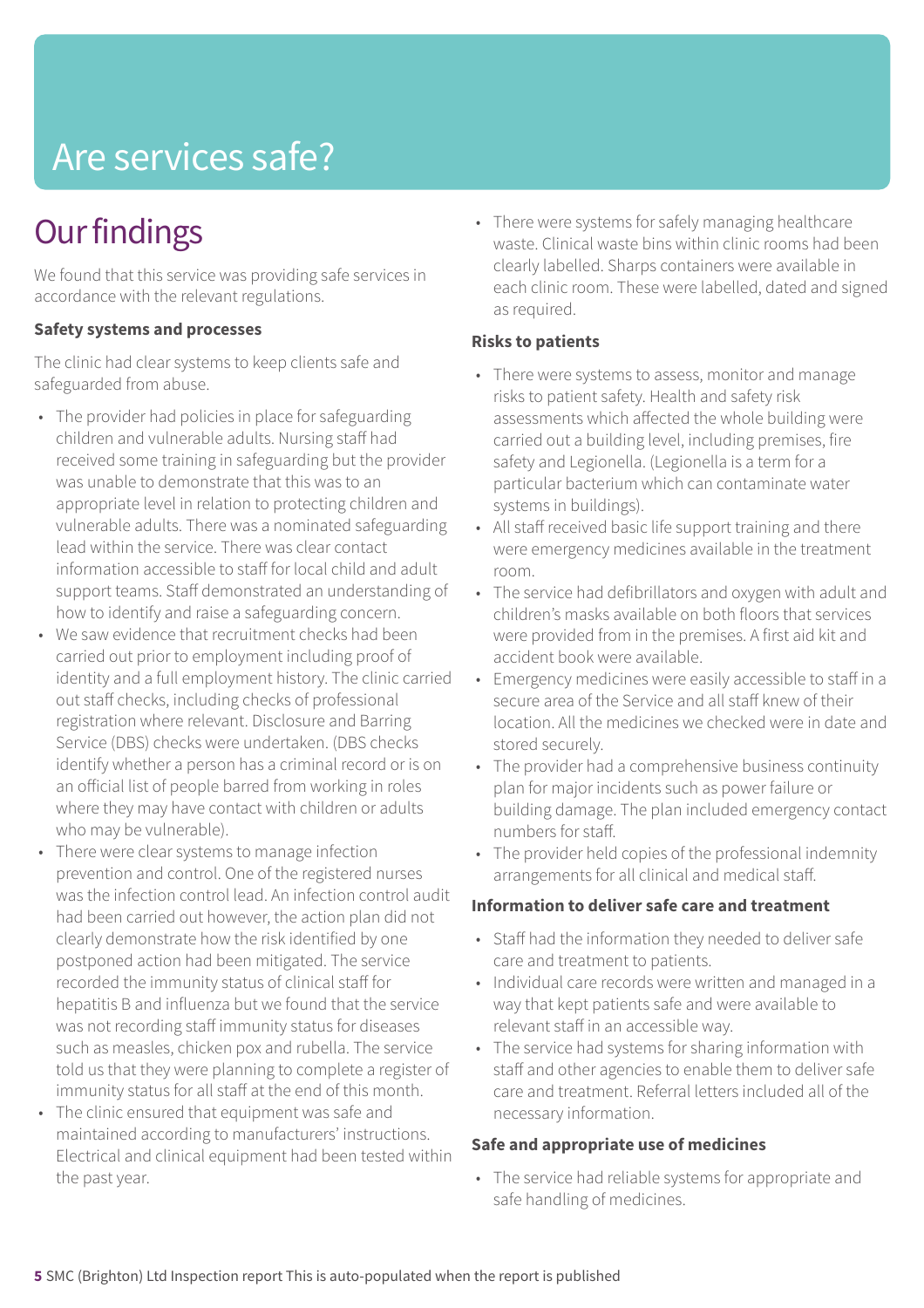### Are services safe?

- The systems for managing medicines, including medical gases, and emergency medicines and equipment minimised risks.
- Staff prescribed, administered or supplied medicines to patients and gave advice on medicines in line with legal requirements and current national guidance.

#### **Track record on safety**

The clinic had a good safety record.

- There were policies and procedures in relation to safety issues.
- The clinic monitored and reviewed activity. This helped it to understand risks and gave a clear, accurate and current picture that led to safety improvements.
- The clinic had arrangements in place to receive and comply with patient safety alerts, recalls and rapid response reports issued through the Medicines and Healthcare products Regulatory Authority (MHRA). However, the recording of patient safety alerts was not sufficient to determine clearly whether action was required or completed.
- All electrical and clinical equipment was checked and calibrated to ensure it was safe to use and was in good working order.

#### **Lessons learned and improvements made**

The provider was aware of and complied with the requirements of the Duty of Candour. The provider encouraged a culture of openness and honesty. The service had systems in place for knowing about notifiable safety incidents

When there were unexpected or unintended safety incidents:

• The service gave affected people reasonable support, truthful information and a verbal and written apology • They kept written records of verbal interactions as well as written correspondence.

The clinic learned and made improvements when things went wrong.

- There was a system for recording and acting on significant events and incidents. Staff understood their duty to raise concerns and report incidents and near misses.
- The provider encouraged a learning culture and staff described a no blame environment where they felt empowered to report concerns or incidents.
- There were adequate systems for reviewing and investigating when things went wrong and the learning was also shared with the GP practice run by the parent company. The clinic learned and shared lessons, identified themes and took action to improve safety in the clinic. For example, an incident occurred where the minor operations suite was double booked. The service discovered this the day before the clinic was due to be run. All the patients were contacted and action included apologising to the patients, the provision of clinical advice and rebooking the appointments. The incident was investigated and the learning was shared with all of the services operating from the building, as a result the room booking system was updated so that all room bookings must be made by email.
- Learning was shared regularly at service meetings with the GP practice, however these did not include visiting clinicians. Clinical governance meetings for this service were held twice a year where information was shared with visiting staff. The clinical leads told us that if learning required sharing with visiting clinicians prior to the clinical governance meeting this would be done on an individual basis.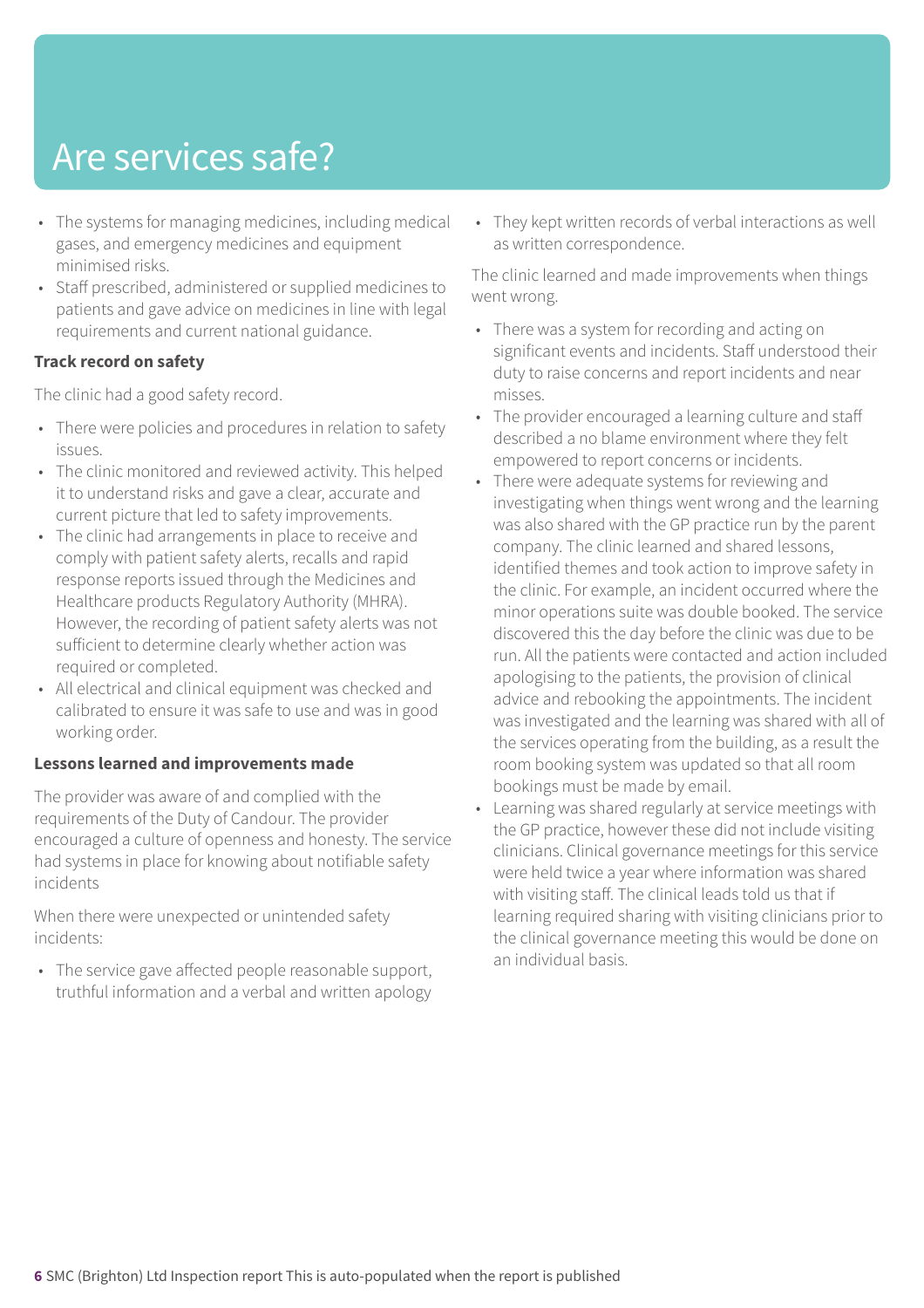### Are services effective?

(for example, treatment is effective)

### **Our findings**

We found that this service was providing effective services in accordance with the relevant regulations.

#### **Effective needs assessment, care and treatment**

The service had systems to keep clinicians up to date with current evidence-based practice and standards such as the National Institute for Health and Care Excellence (NICE) and the Faculty of Family Planning and Reproductive Healthcare. We saw that clinicians assessed needs and delivered care and treatment in line with current legislation, standards and guidance supported by clear clinical pathways and protocols.

- We saw no evidence of discrimination when making care and treatment decisions.
- Staff advised patients what to do if their condition got worse and where to seek further help and support.

#### **Monitoring care and treatment**

The service had a programme of quality improvement activity and routinely reviewed the effectiveness and appropriateness of the care provided. For example, the service conducted monthly audits of the services to monitor outcomes and complication rates.

The provider monitored their contractual performance monthly and were achieving 100% in all of their targets except one. This was the target for patients returning ejaculate samples following vasectomy procedures. The service had reviewed how patients were contacted if they failed to return a sample and a new procedure where patients were sent a letter and then if the sample was still not returned the service would try to contact the patient by telephone. If the patient still failed to return a sample, the service wrote to inform the patient's own GP that they had failed to return the sample.

#### **Effective staffing**

Staff had the skills, knowledge and experience to carry out their roles.

• Staff had appropriate knowledge for their role, for example, the contracted ear, nose and throat (ENT) clinicians all had diplomas in ENT.

- The provider understood the learning needs of staff and provided protected time and training to meet them. Up to date records of skills, qualifications and training were maintained. Staff were encouraged and given opportunities to develop.
- The service provided staff with ongoing support. This included an induction process, one-to-one meetings, appraisals, coaching and mentoring, clinical supervision and support for revalidation. The service ensured the competence of staff employed in advanced roles by audit of their clinical records.

#### **Coordinating patient care and information sharing**

The information needed to plan and deliver care and treatment was available to relevant staff in a timely and accessible way through the service's patient record system. This included medical records and relevant test results. When paper referral forms were received into the service they were scanned onto the patients records in a timely manner by an administrator then by reviewed by a clinician.

Information regarding care and treatment was shared with the patient's own GP.

#### **Supporting patients to live healthier lives**

Staff were consistent and proactive in helping patients to live healthier lives.

- Patients were assessed and given individually tailored advice.
- Staff encouraged and supported patients to be involved in monitoring and managing their own health and would signpost patients to other services or voluntary organisations where appropriate, for example stop smoking, sexual health and wellbeing services.

#### **Consent to care and treatment**

The service obtained consent to care and treatment in line with legislation and guidance.

- Clinicians understood the requirements of legislation and guidance when considering consent and decision making.
- Clinicians supported patients to make decisions. Where appropriate, they assessed and recorded a patient's mental capacity to make a decision.
- Written consent was also obtained for vasectomy procedures.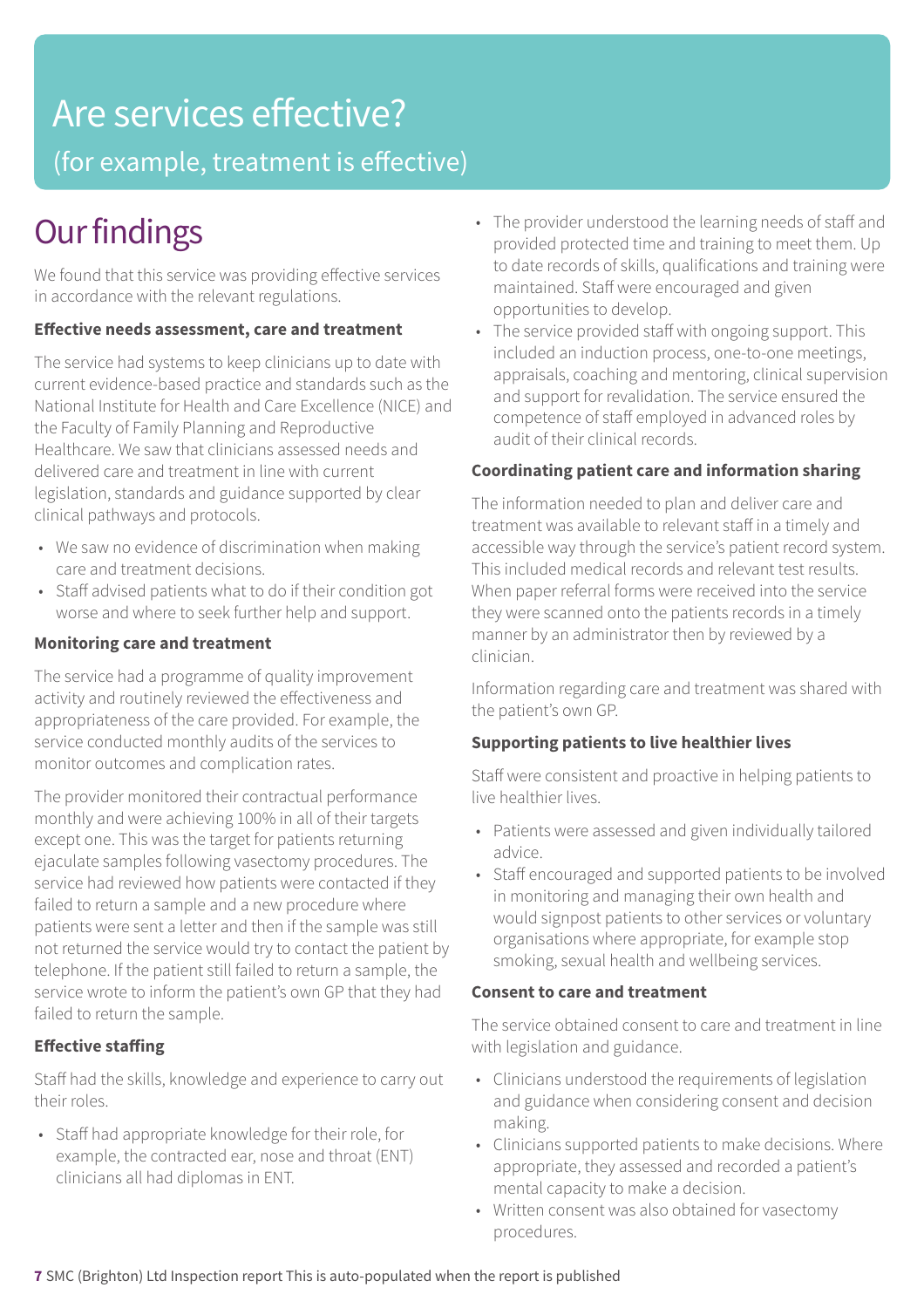## Are services caring?

### **Our findings**

We found that this service was providing caring services in accordance with the relevant regulations.

#### **Kindness, respect and compassion**

Staff treated patients with kindness, respect and compassion.

- Feedback from patients was positive about the way staff treat people.
- Staff understood patients' personal, cultural, social and religious needs.
- The service gave patients timely support and information.

#### **Involvement in decisions about care and treatment**

Staff helped patients to be involved in decisions about care and treatment.

- They ensured patients were provided with all the information they needed to make decisions about treatment prior to treatment commencing.
- They were aware of the Accessible Information Standard (a requirement to make sure that patients and their carers can access and understand the information that they are given.)

#### **Privacy and Dignity**

The service respected patients' privacy and dignity.

- Reception staff knew that if patients wanted to discuss sensitive issues or appeared distressed they could offer them a private room to discuss their needs.
- Staff recognised the importance of people's dignity and respect.
- There were private consultation and treatment rooms with privacy curtains.
- Trained medical chaperones were provided for all vasectomy procedures.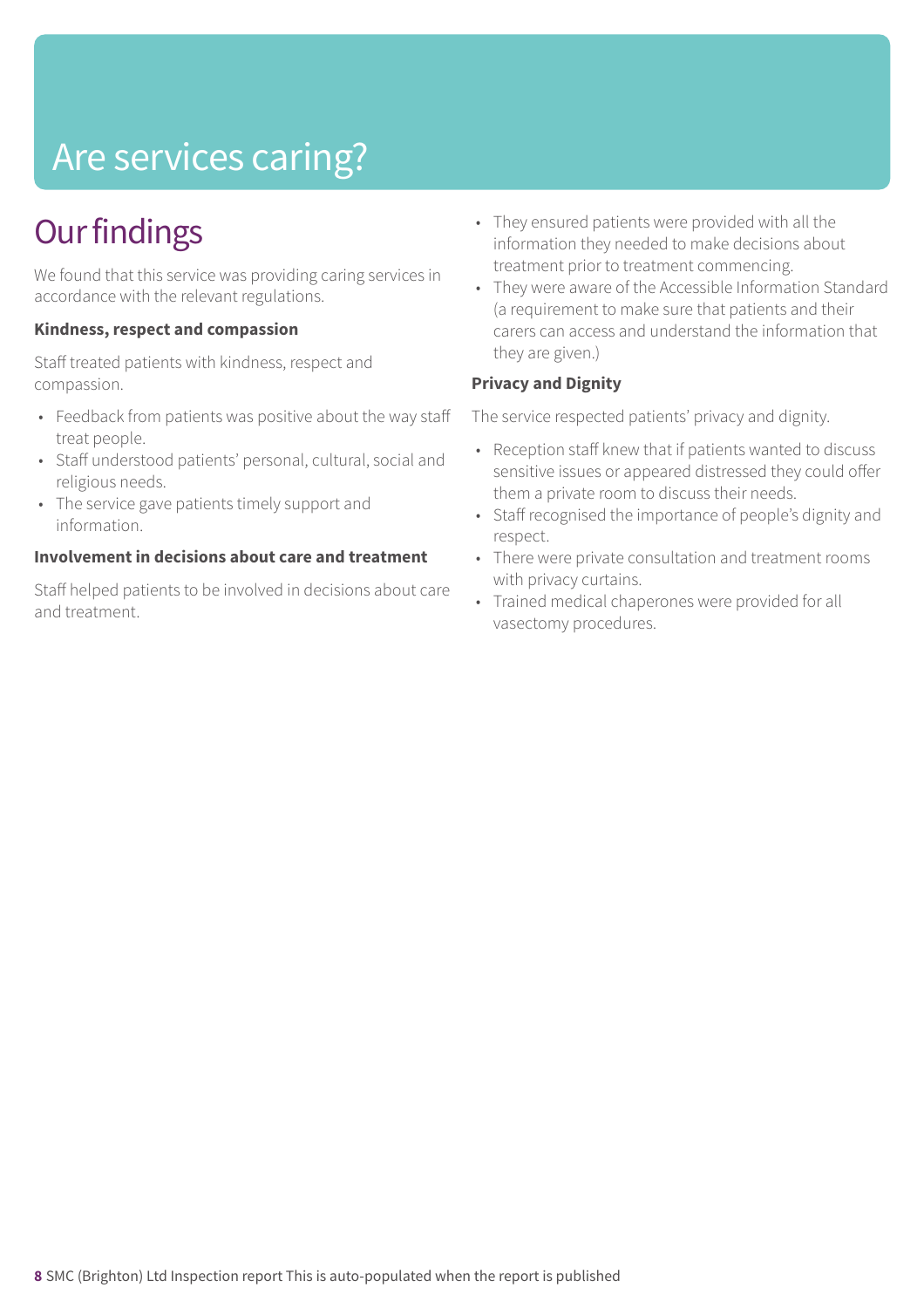### Are services responsive to people's needs? (for example, to feedback?)

### **Our findings**

We found that this service was providing responsive services in accordance with the relevant regulations.

#### **Responding to and meeting people's needs**

The provider organised and delivered services to meet patients' needs. It took account of patient needs and preferences. The provider understood the needs of its patients and tailored services in response to those needs. For example; the service offered some evening ear, nose and throat (ENT) appointments. The facilities and premises were appropriate for the services delivered.

#### **Timely access to the service**

Patients were able to access care and treatment from the service within an acceptable timescale for their needs. Patients had timely access to initial assessment, test results, diagnosis and treatment. Waiting times, delays and cancellations were minimal and managed appropriately.

The provider completed regular reviews of patient satisfaction which included their satisfaction with appointment and waiting times.

The provider monitored referral trends and where demand was high provided additional clinics.

#### **Listening and learning from concerns and complaints**

The provider told us they took complaints and concerns seriously but had not received any complaints in the last two years. The complaints policy described an appropriate system for handling complaints and a patient information leaflet advising patients how to complain was available in the waiting area.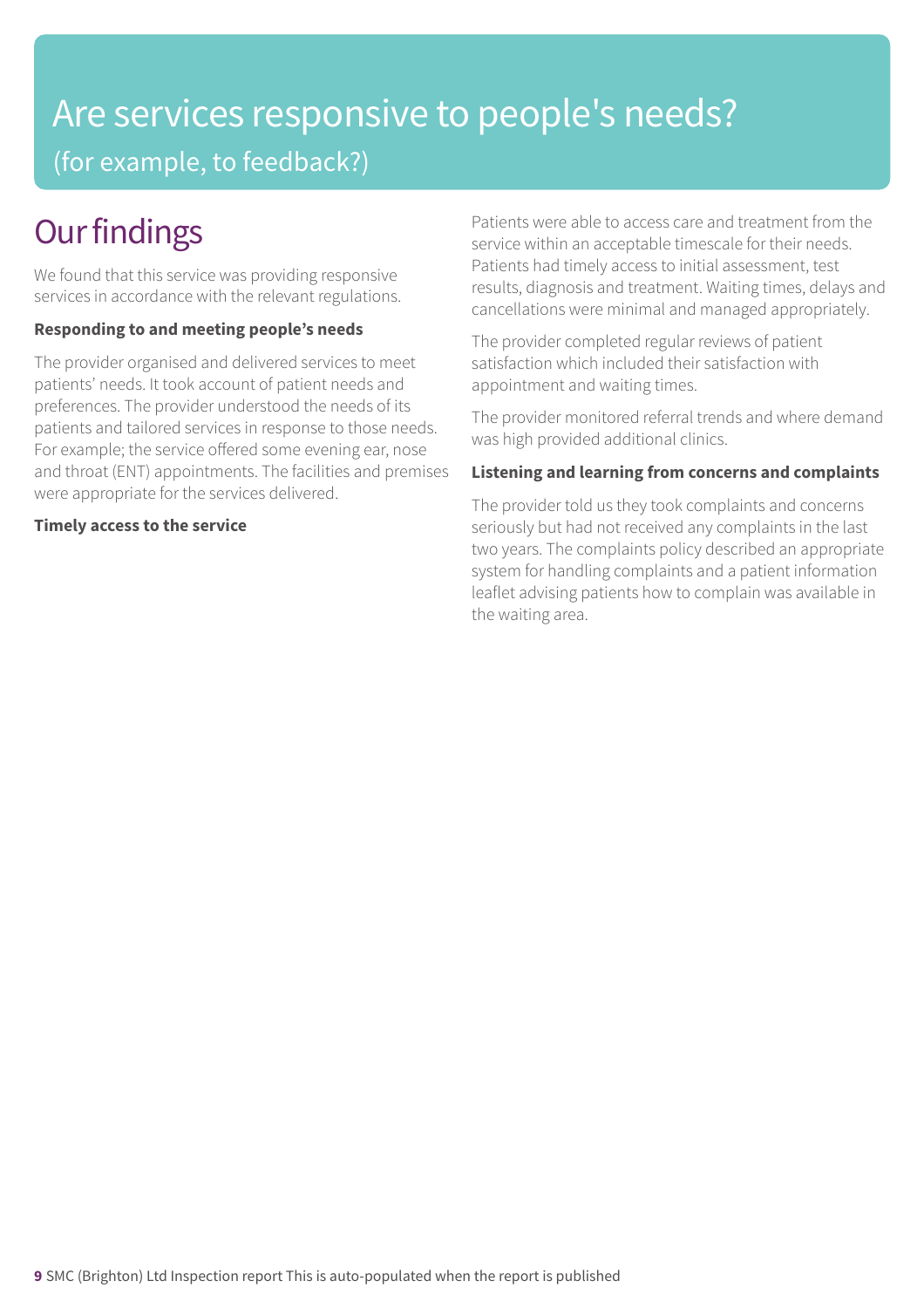### Are services well-led?

(for example, are they well-managed and do senior leaders listen, learn and take appropriate action?)

### **Our findings**

We found that this service was providing well-led services in accordance with the relevant regulations.

We found that improvements should be made relating to the governance arrangements. This was because the recording of mitigating risk where identified actions were postponed, staff immunity status, patient safety alerts and the frequency that clinical governance information was disseminated to staff could be improved.

#### **Leadership capacity and capability;**

The provider had the capacity and skills to deliver high-quality, sustainable care.

- There were registered managers in post who understood their responsibilities.
- The clinical team had the experience, capacity and skills to deliver the clinic strategy and address risks to it.
- Staff were knowledgeable about issues and priorities relating to the quality and future of services offered. For example, staff were aware of changed to clinical pathways which may affect the patients the service could treat in the future.
- There were effective processes for planning the future of the services, the provider was aware of future commissioning of these services.

#### **Vision and strategy**

The provider had a clear vision and credible strategy to deliver high quality care within the community and promote good outcomes for patients. There was a clear vision and set of values. The provider had a realistic strategy and supporting business plans to achieve priorities. Staff were aware of and understood the vision, values and strategy and their role in achieving them.

#### **Culture**

The culture of the service encourages candour, openness and honesty. The provider was aware of and had systems to ensure compliance with the requirements of the duty of candour. Staff stated they felt respected, supported and valued. They were proud to work in the service and were given opportunities for personal development.

#### **Governance arrangements**

There were clear responsibilities, roles and systems of accountability to support good governance and management. The service had structures, processes and systems to support good governance and management were clearly set out, understood and effective and assured themselves that they were operating as intended. We noted that clinical governance meetings specific to this service were held twice a year.

#### **Managing risks, issues and performance**

There were clear and effective processes for managing risks, issues and performance.

- There was an effective process to identify, understand, monitor and address current and future risks including risks to patient safety.
- The service had processes to manage current and future performance. Performance of employed clinical staff could be demonstrated through audit of their consultations, prescribing and referral decisions. service leaders had oversight of incidents.
- Clinical audit had a positive impact on quality of care and outcomes for patients.
- The service had plans in place and had trained staff for major incidents.
- The service implemented service developments and where efficiency changes were made this was with input from clinicians to understand their impact on the quality of care.

However, we noted that arrangements for recording of staff immunity status, the assessment of risk due to postponing actions identified in the infection control audit and the recording of patient safety alerts could be improved.

#### **Appropriate and accurate information**

The provider acted on appropriate and accurate information.

- Quality and operational information was used to ensure and improve performance. Performance information was combined with the views of patients.
- Quality and sustainability were discussed in relevant meetings where all staff had sufficient access to information.
- The service used performance information which was reported and monitored and management and staff were held to account.